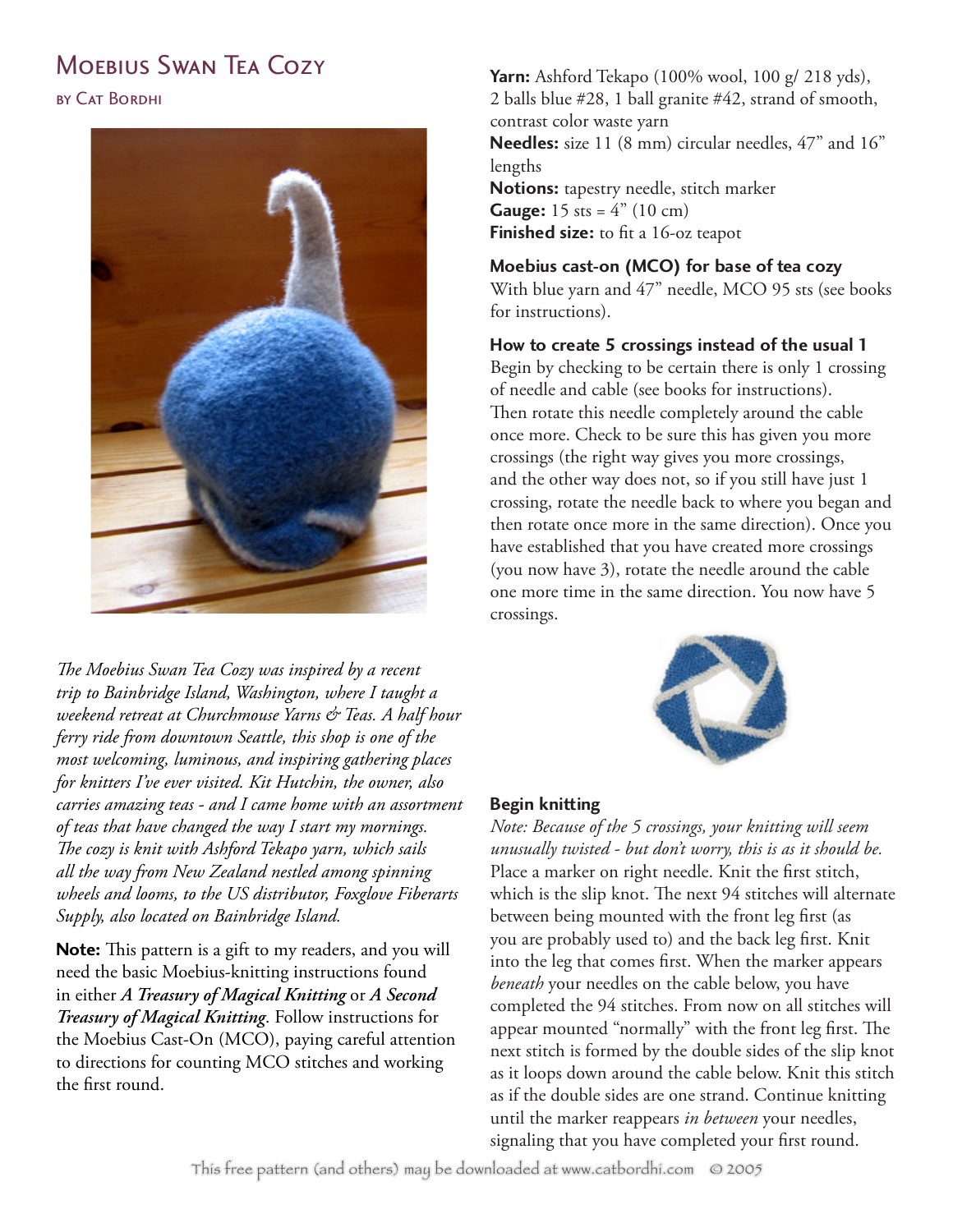**Continue**  Each time the marker appears *in between* your needles (*not* on the cable below) you are at the end of a round. Purl 1 round. Knit 1 round. Repeat these two rounds twice more. Purl 1 round. Cut tail of blue yarn.

**Finish edge of base with applied I-cord** With granite yarn, cast 4 sts onto left needle. \*Knit 3, k2tog (last granite st and first blue st on left needle), move 4 sts from right needle to left needle. Repeat from \* until all blue sts are used up. Either weave ends of granite I-cord together or bind off and sew together.

**Pick up stitches for tea cozy body**  Lay finished base out as shown on previous page. You will have to fiddle with the twists to get them to lie flat as shown - at first you will think something is wrong. When the base is ready, pin each doubled section so base will not undo itself while you pick up sts. Pick up 20 sts in each of the five sections - starting from a granite I-cord and traveling along the blue purl bumps. You have a total of 100 sts.



**Knit the tea cozy body**  With blue yarn and 16" needle, place marker and knit 5 rounds (no longer knitting in a Moebius shape, but in a simple round). Work an increase round: \*Knit 2, k1f&b, repeat until 1 st remains before marker, k1. (133 sts) Knit rounds until body measures 5" from base. On next round, decrease 3 sts distributed around the round. (130 sts)

**Decrease for top of the tea cozy**  *Note: near bottom of cozy you will need to use both circular needles or s set of double pointed needles.*

\*Knit 11, k2tog, repeat from \* to marker. Knit 3 rounds. (120 sts)

\*Knit 10, k2tog, repeat from \* to marker. Knit 3 rounds. (110 sts)

\*Knit 9, k2tog, repeat from \* to marker. Knit 1 round. Knit 12 sts with waste yarn. Replace 12 waste yarn sts on left needle. Knit over 12 waste yarn sts with blue yarn and continue to end of round. Knit 1 round.  $(100$  sts)

\*Knit 8, k2tog, repeat from \* to marker. Knit 3 rounds. (90 sts)

\*Knit 7, k2tog, repeat from \* to marker. Knit 3 rounds. (80 sts)

\*Knit 6, k2tog, repeat from \* to marker. Knit 3 rounds. (70 sts)

\*Knit 5, k2tog, repeat from \* to marker. Knit 3 rounds. (60 sts)

\*Knit 4, k2tog, repeat from \* to marker. Knit 3 rounds. (50 sts)

\*Knit 3, k2tog, repeat from \* to marker. Knit 1 round.  $(40$  sts)

\*Knit 3, k2tog, repeat from \* to marker. Knit 1 round.  $(32$  sts)

\*Knit 2, k2tog, repeat from \* to marker. Knit 1 round.  $(24 \text{ sts})$ 

\*Knit 2 tog, repeat from \* to marker. (12 sts) Cut 8" tail and with tapestry needle, weave yarn through remaining sts and pull tightly closed. Weave end in securely.